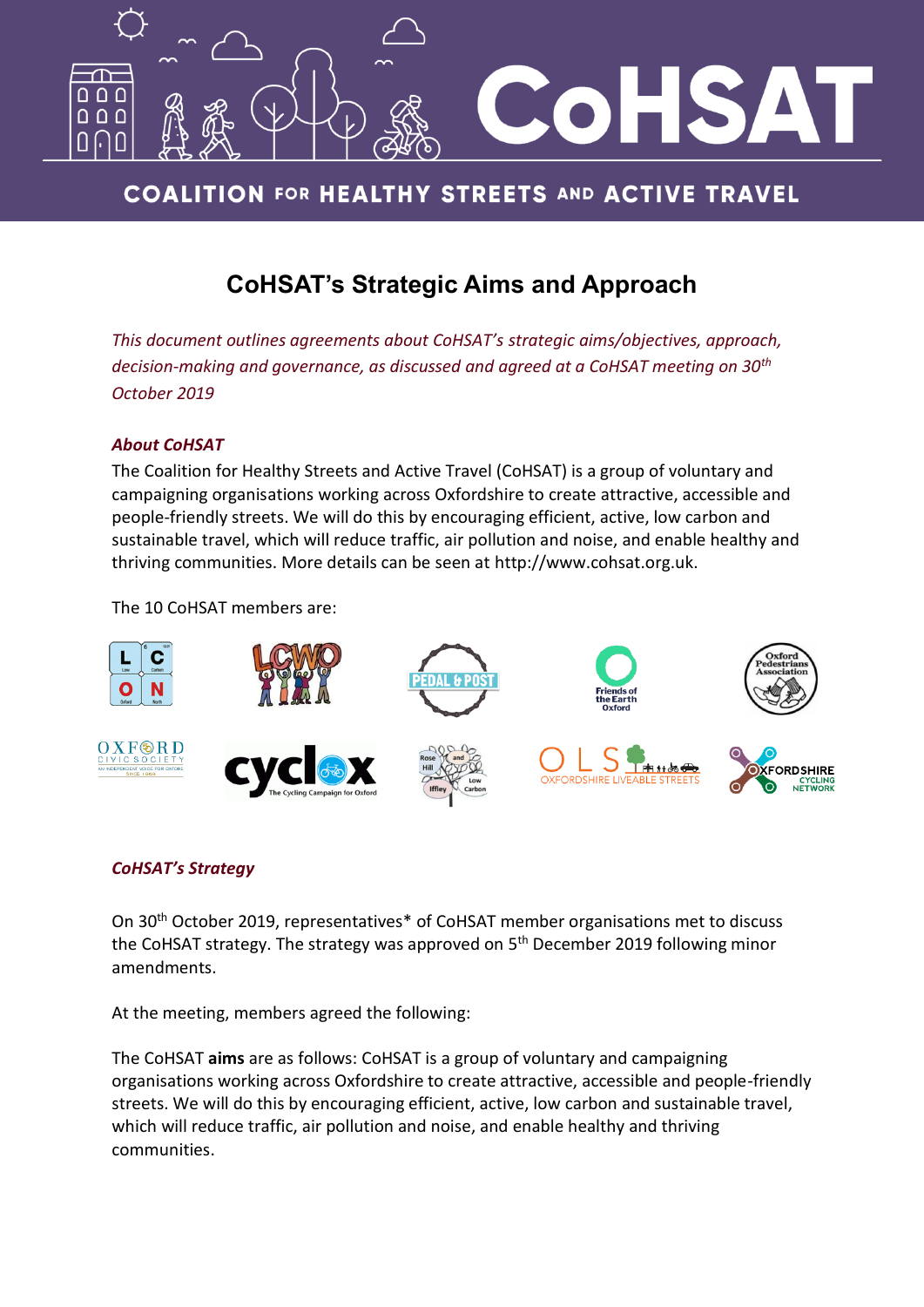

Looking at the aims in depth was a helpful reminder, and the meeting was an opportunity to reaffirm commitment to them.

#### **CoHSAT's role and approach**

- A positive stance wherever possible; not just being critical.
- Amplifying member and partner voices
- Demonstrating leadership
- Facilitating discussion and increasing engagement on healthy streets and active travel issues

#### **CoHSAT's ways of working**

CoHSAT is led by two Co-Chairs, who each serve a 1-year term. Co-Chair changeover will happen every 6 months, for continuity.

At the meeting, members agreed that they are happy with the way CoHSAT is being run and how decisions are being made.

CoHSAT members meet once a month, and take a flexible and open approach to agenda setting. A draft agenda is shared in advance of the meeting, and members can request items are added to the agenda then – or bring AOB to the meeting.

CoHSAT members recognise that they represent diverse groups, and will not always agree. CoHSAT seeks to identify a common perspective, despite different views, and acknowledges this is part of what it exists to do. CoHSAT members have signed up to the collective view, but retain their separate perspectives. Where required, CoHSAT will acknowledge differing views by using a statement such as 'CoHSAT's statements do not necessarily reflect the official policy of its member organisations'.

Decision-making is done by consensus, with all members able to share their views before any important decisions or actions are taken. Decisions will largely be made at monthly meetings. If decisions or actions are required between meetings, a deadline will be given for responses. Each member organisation is responsible for being organised so that they can respond in time, in a way that reflects their group's views.

Where matters are sensitive or contentious, the co-Chairs will take extra care to consult. Where there is uncertainty, the co-Chairs will contact a member organisation's representative to clarify. CoHSAT has a strong foundation of a collaborative process with a great deal of goodwill, and this should continue.

## **\*Strategy Meeting Participants**

Deborah Glass-Woodin (OxPa) Scott Urban (OLS) Simon Pratt (OLS) Andrew Pritchard (OCS) Robin Tucker (OCN) Chris Church (OxFoE)